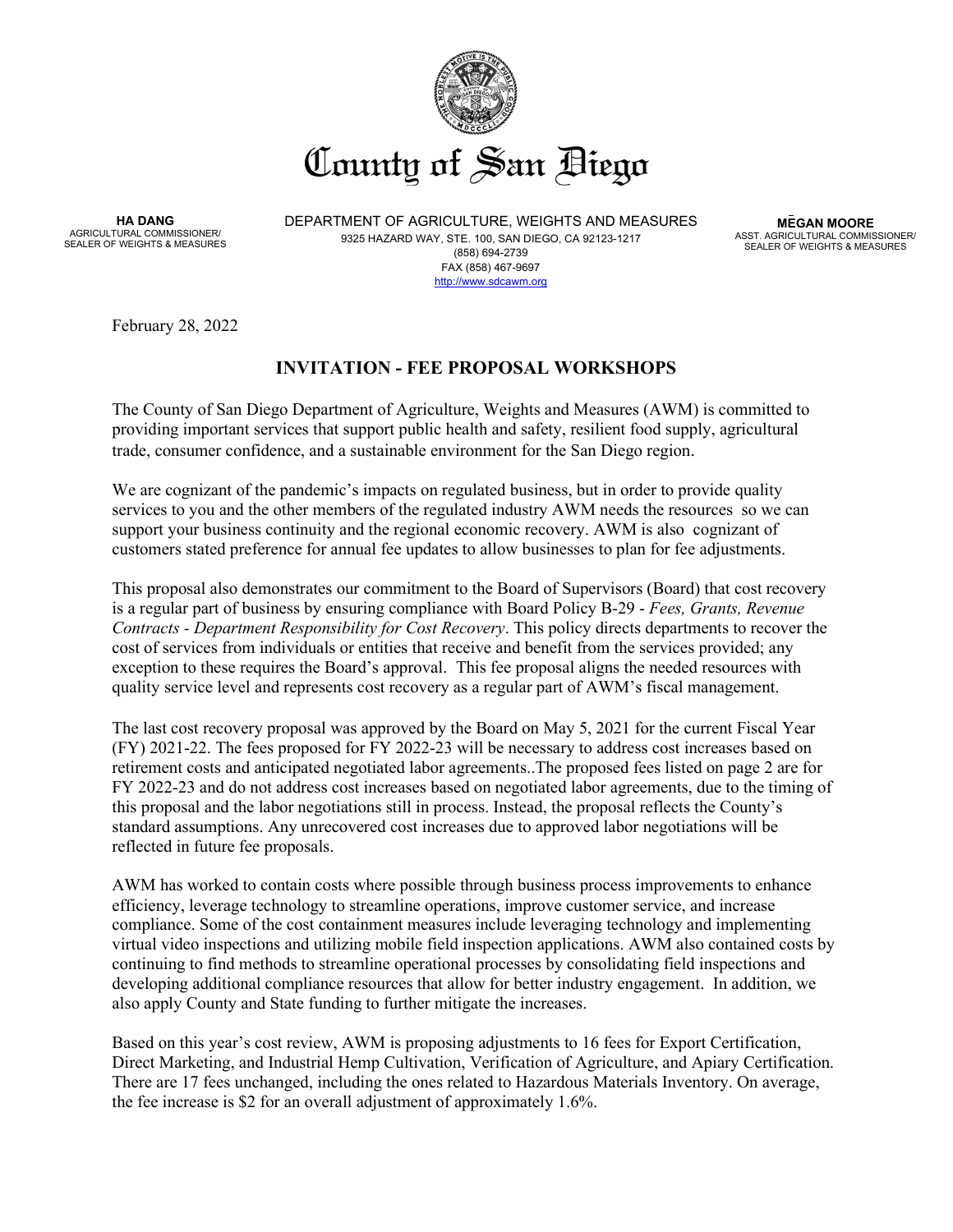We will present the following fee adjustments for the programs below to the Board on April 6 and April 27, 2022 for approval to be effective July 1, 2022. The fee adjustments are as follows:

| <b>Pest Exclusion - Export Certification</b>     | <b>Current Fee</b> | <b>New Fee</b> | Change |
|--------------------------------------------------|--------------------|----------------|--------|
| <b>International Plant Shipment Certificate</b>  | \$101              | \$103          | \$2    |
| <b>International Counter Service Certificate</b> | \$78               | \$80           | \$2    |
| Domestic Plant Shipment Certificate              | \$43               | \$44           | \$1    |
| Domestic Counter Service Certificate             | \$35               | \$36           | \$1    |
| Missed Appointment Fee                           | \$70               | \$72           | \$2    |
| <b>Hourly Rate</b>                               | \$140              | \$143          | \$3    |
| After Hours Inspection Hourly Rate               | \$210              | \$214          | \$4    |
| <b>Direct Marketing</b>                          |                    |                |        |
| Certified Farmers' Market Certificate            | \$190              | \$194          | \$4    |
| Certified Producer's (CP) Certificate            | \$56               | \$57           | \$1    |
| Additional County Listing on CP                  | \$12               | \$12           | \$0    |
| CP's Certificate Change or Addition              | \$12               | \$12           | \$0    |
| <b>Hourly Rate</b>                               | \$166              | \$169          | \$3    |
| <b>Industrial Hemp Cultivation</b>               |                    |                |        |
| <b>Annual License Fee</b>                        | \$200              | \$206          | \$6    |
| <b>Hourly Rate</b>                               | \$136              | \$140          | \$4    |
| <b>Verification of Agriculture</b>               |                    |                |        |
| <b>Application Processing</b>                    | \$152              | \$155          | \$3    |
| <b>Hourly Rate</b>                               | \$104              | \$105          | \$1    |
| <b>Apiary Certification</b>                      |                    |                |        |
| <b>Hourly Rate</b>                               | \$140              | \$142          | \$2    |

You are invited to attend one of the workshops below so we may provide you additional information and answer your questions for this proposal. The workshops' content provided will be the same and two different dates listed below to accommodate your schedule.

| When:            | Tuesday, March 15, 2022                                                            |
|------------------|------------------------------------------------------------------------------------|
| Time:            | $4 PM - 5 PM$                                                                      |
| Meeting<br>Link: | https://zoom.us/j/96040683977?pwd=UGZhTS9Hb01ySWE4VnpzQ1Z0MTloQ<br>T <sub>09</sub> |
| Website          | https://www.sandiegocounty.gov/awm/                                                |
| RSVP:            | $(858)$ 614-7786 or sdcawm@sdcounty.ca.gov                                         |
|                  |                                                                                    |

| When:            | Thursday, March 17, 2022                                               |
|------------------|------------------------------------------------------------------------|
| Time:            | $4 PM - 5 PM$                                                          |
| Meeting<br>Link: | https://zoom.us/j/99576132253?pwd=WW9PQnpia0FVaGw3VDFFSUNCUWE<br>3QT09 |
| Website:         | https://www.sandiegocounty.gov/awm/                                    |
| RSVP:            | $(858)$ 614-7786 or sdcawm $(a)$ sdcounty.ca.gov                       |

The workshops will be held virtually and a link to these meetings will be available at AWM's website, [https://www.sandiegocounty.gov/awm/,](https://www.sandiegocounty.gov/awm/) where you will be able to access the meeting on the specified dates and times.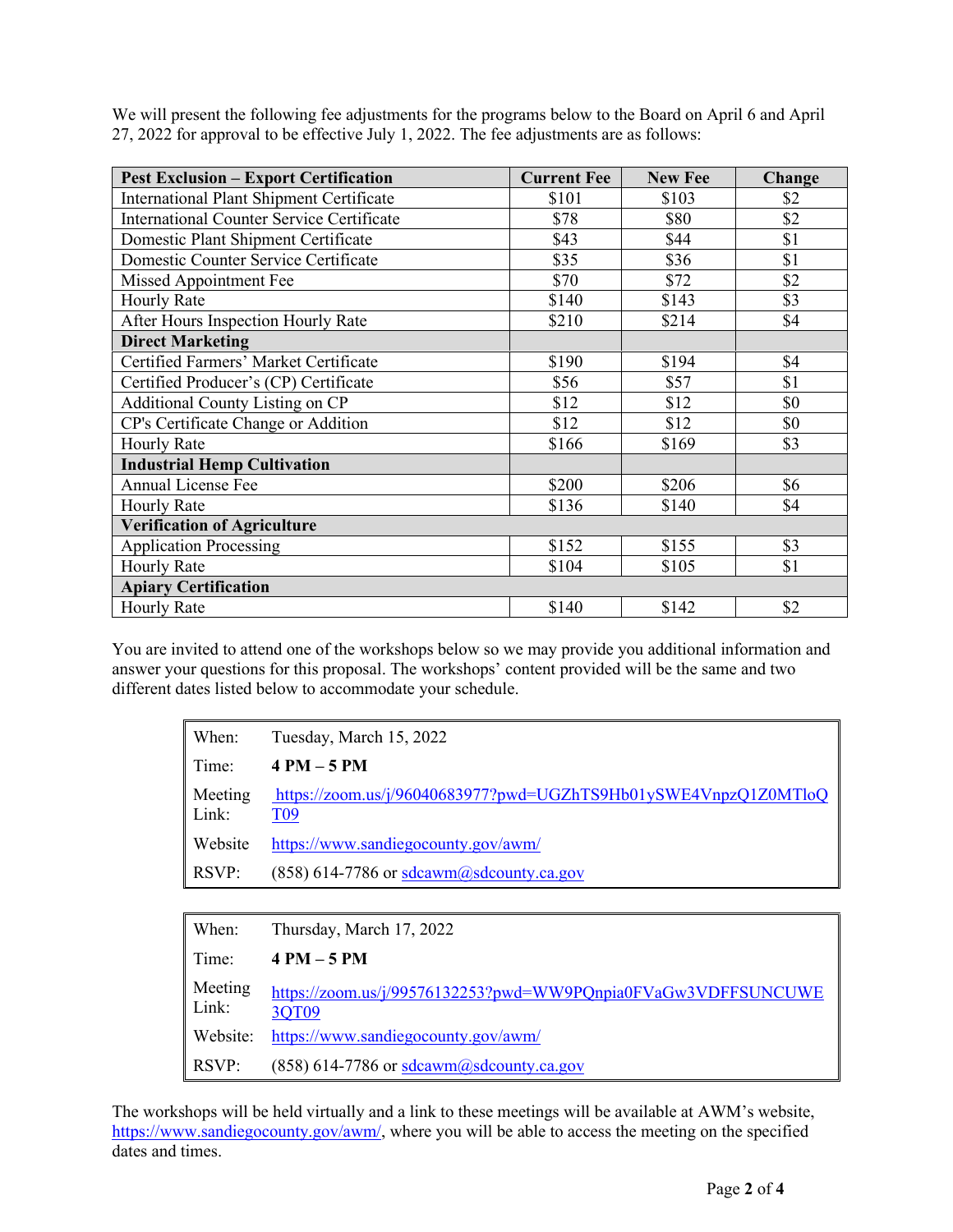Also, please respond by March 7, 2022 by e-mailing [sdcawm@sdcounty.ca.gov](mailto:sdcawm@sdcounty.ca.gov) or calling 858-614-7786 with the date/time you are interested in attending to ensure you don't miss these updates.

If you need this notice translated, please email  $\frac{sdcawm(a) sdcounty.ca.gov}$  to request a copy of this notice in your preferred language. Please include if translations services are needed for the public meeting.

إذا كنت تحتاج إلى ترجمة هذا الإشعار ، يرجى إرسال بريد إلكتروني إلى <u>sdcawm@sdcounty.ca.gov </u>لطلب نسخة عن الإشعار بلغتك المفضلة. یرجى ذكر ما إذا كانت خدمات الترجمة مطلوبة للاجتماع العام.

如需翻譯本通知,請電郵 [sdcawm@sdcounty.ca.gov](mailto:sdcawm@sdcounty.ca.gov) 請求以您的首選語言提供本通知的副本。如果 公開會議需要翻譯服務,請註明。

Si necesita que se traduzca este aviso, envíe un correo electrónico [a sdcawm@sdcounty.ca.gov](mailto:sdcawm@sdcounty.ca.gov) para solicitar una copia de este aviso en su idioma preferido. Incluya si se necesitan servicios de traducción para la reunión pública.

Kung kailangan mong isalin sa ibang wika ang paunawang ito, mangyaring magpadala ng elektronikong koreo s[a sdcawm@sdcounty.ca.gov](mailto:sdcawm@sdcounty.ca.gov) upang humiling ng kopya ng paunawang ito sa iyong gustong wika.

Nếu quý vị cần dịch thông báo này, vui lòng gửi email đến [sdcawm@sdcounty.ca.gov](mailto:sdcawm@sdcounty.ca.gov) để yêu cầu một bản sao thông báo bằng ngôn ngữ ưa thích của quý vị. Vui lòng ghi ra yêu cầu nếu cần dịch vụ phiên dịch cho cuộc họp công cộng.

If you have questions regarding the fees, please contact the following AWM staff members:

- Pest Exclusion Export Certification, : Deputy Agricultural Commissioner Travis Elder by phone at (760) 752-4700 or by email a[t Travis.Elder@sdcounty.ca.gov.](mailto:Travis.Elder@sdcounty.ca.gov)
- Direct Marketing or Industrial Hemp Cultivation: Deputy Agricultural Commissioner Jordan Key by phone at (858) 614-7784 or by email at Jordan.Key@sdcounty.ca.gov.
- Apiary Certification: Deputy Agricultural Commissioner Jason Schwartze aby phone at 858-614-7795 or email at [Jason.Schwartze@sdcounty.ca.gov](mailto:Jason.Schwartze@sdcounty.ca.gov)

## **Frequent Asked Questions**

#### 1. **Why is AWM proposing fee adjustments when agricultural businesses are impacted by COVID?**

We are cognizant of the pandemic's impacts on regulated businesses but needs to obtain the resources to continue providing quality services to you and the other members of the regulated industry so that we can support your business continuity and the regional economic recovery. In addition, our customers had stated their preference for annual fee updates to allow them to plan for fee adjustments.This proposal also demonstrates AWM's commitment to the Board that cost recovery is a regular part of business to ensure compliance with Board Policy B-29 *Fees, Grants, Revenue Contracts - Department Responsibility for Cost Recovery*. This policy directs departments to recover the cost of services from individuals or entities that receive and benefit from the services provided; any exception requires the Board's approval. This fee proposal aligns the needed resources with quality service level and represents cost recovery as a regular part of AWM's fiscal management.

The last cost recovery proposal approved by the Board was on May 5, 2021 for Fiscal Year 2021-22. The fees proposed for FY 2022-23 will be necessary to address cost increases based on retirement costs, anticipated negotiated labor agreements, and to ensure compliance with Board Policy B-29. The fees proposed listed on page 2 are for Fiscal Year 2022-23 and do not address cost increases based on negotiated labor agreements, due to the timing of the fee proposal and the labor negotiations, but instead, the proposal reflects the County's standard assumptions. Any unrecovered cost increases due to approved labor negotiations will be reflected in future fee proposals.

#### 2. **What has AWM done to contain costs?**